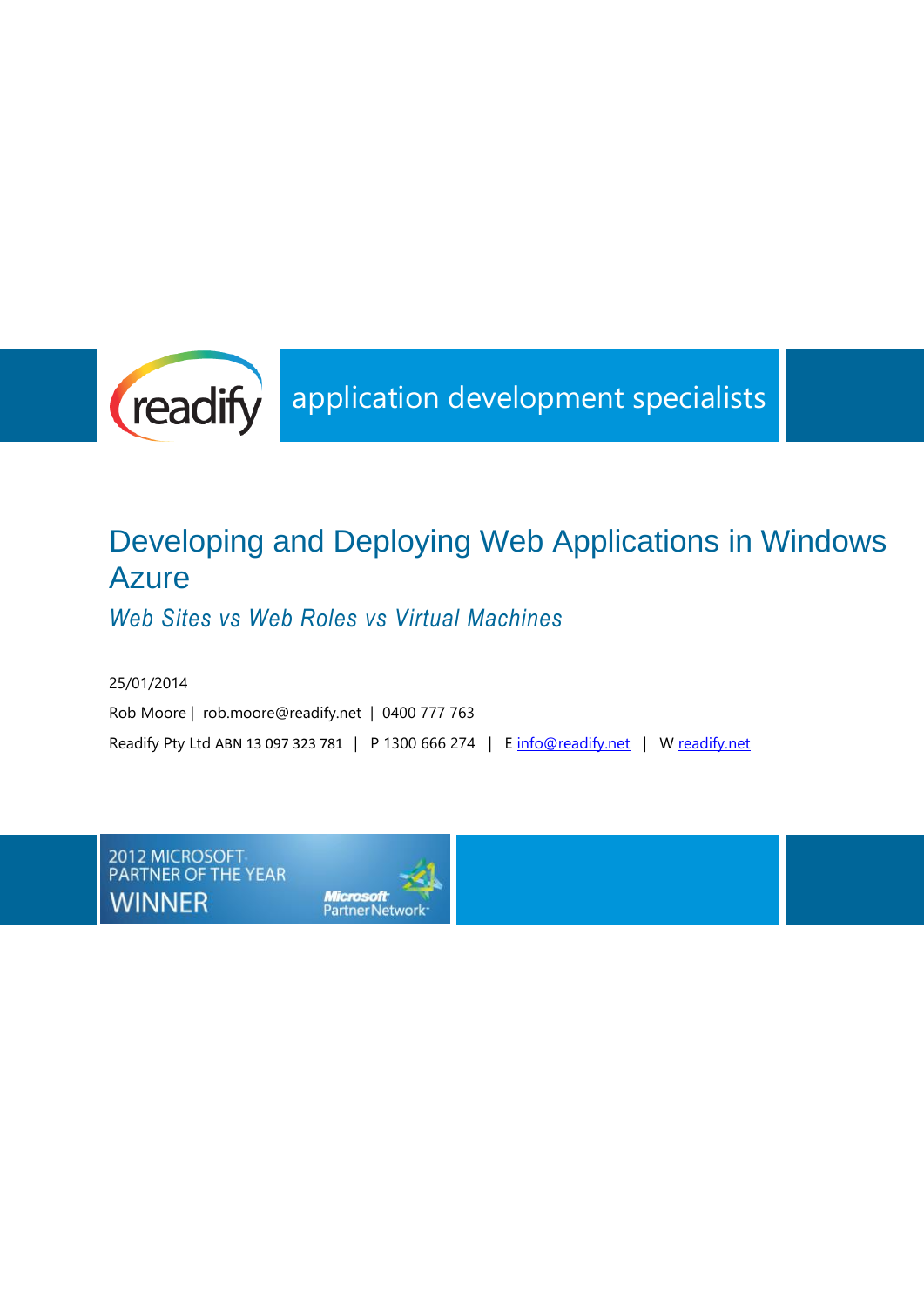

# **Contents**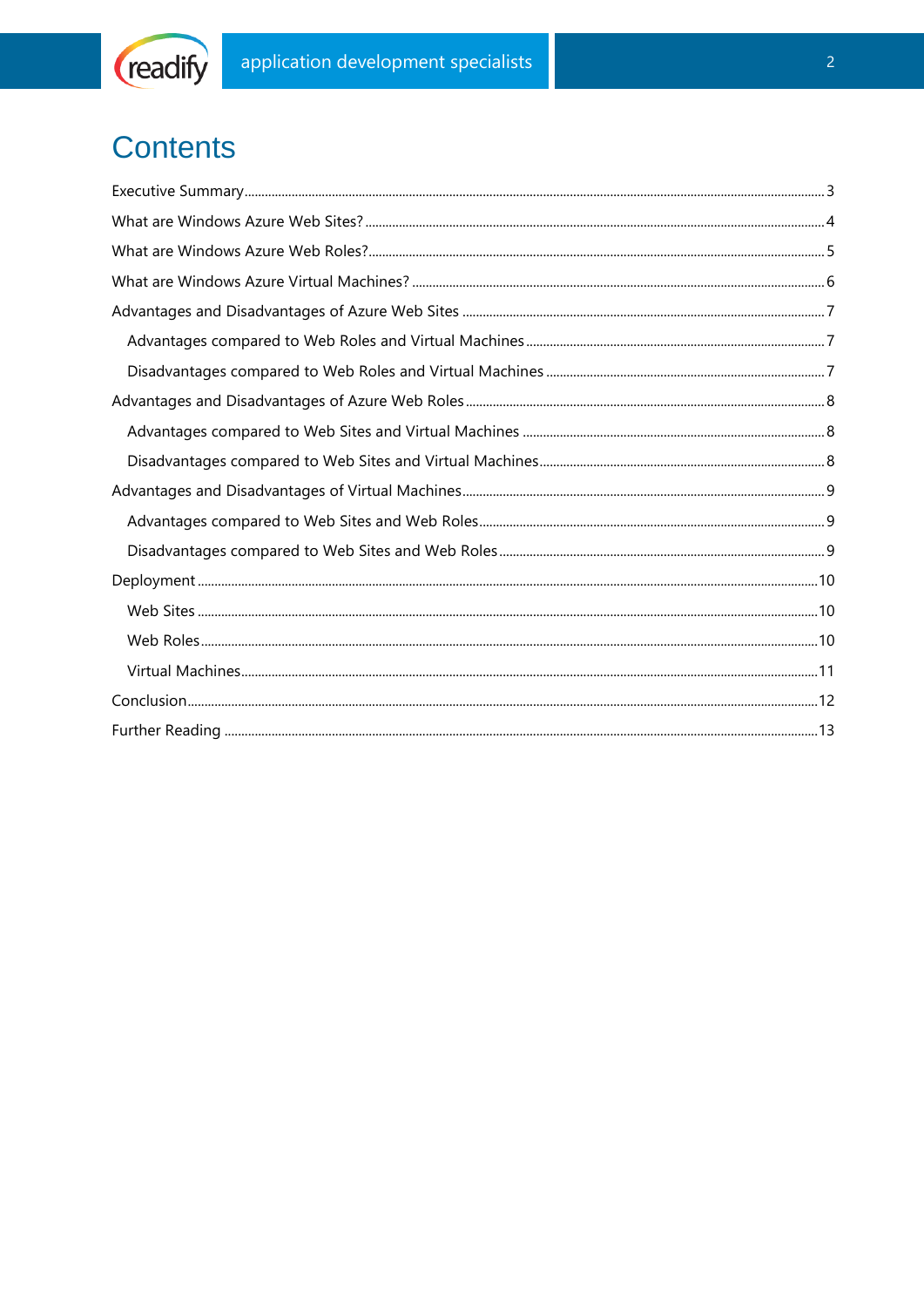

 $\overline{a}$ 

## <span id="page-2-0"></span>Executive Summary

When deploying web applications in Windows Azure there are a number of options available to you. It's not always immediately clear from the documentation which of the options are the right ones to use in any given situation.

This whitepaper will explain the three main options that are available in Windows Azure to deploy web applications and will cover the similarities and differences between them in order to make the decision of which to use easier. It will also cover the different deployment strategies available to you after you have made the decision.

The three main options available to deploy web applications in Azure are:

- Windows Azure Web Sites
- Windows Azure Web Roles (part of Cloud Services)
- Windows Azure Virtual Machines (which can be used to create a web farm)

The following diagram illustrates the high-level difference between the three options<sup>1</sup>:



When moving from an on-premise application to Windows Azure's Infrastructure as a Service (IaaS) offering you no longer need to worry about server hardware or the virtualisation layer. When moving from IaaS to Web Roles you no longer need to worry about the Operating System (including OS and IIS patching/updates). When moving from Web Roles to Web Sites you no longer have to worry about networking or firewall constraints (and other similar advanced features) – you just deploy your application and data sources and let Azure initialise and run the application for you. As you move further to the right the management/operational support overhead of the application decreases, but you trade that for a loss in flexibility.

<sup>1</sup> <https://github.com/WindowsAzure-TrainingKit/PRESENTATION-WindowsAzureWebSites>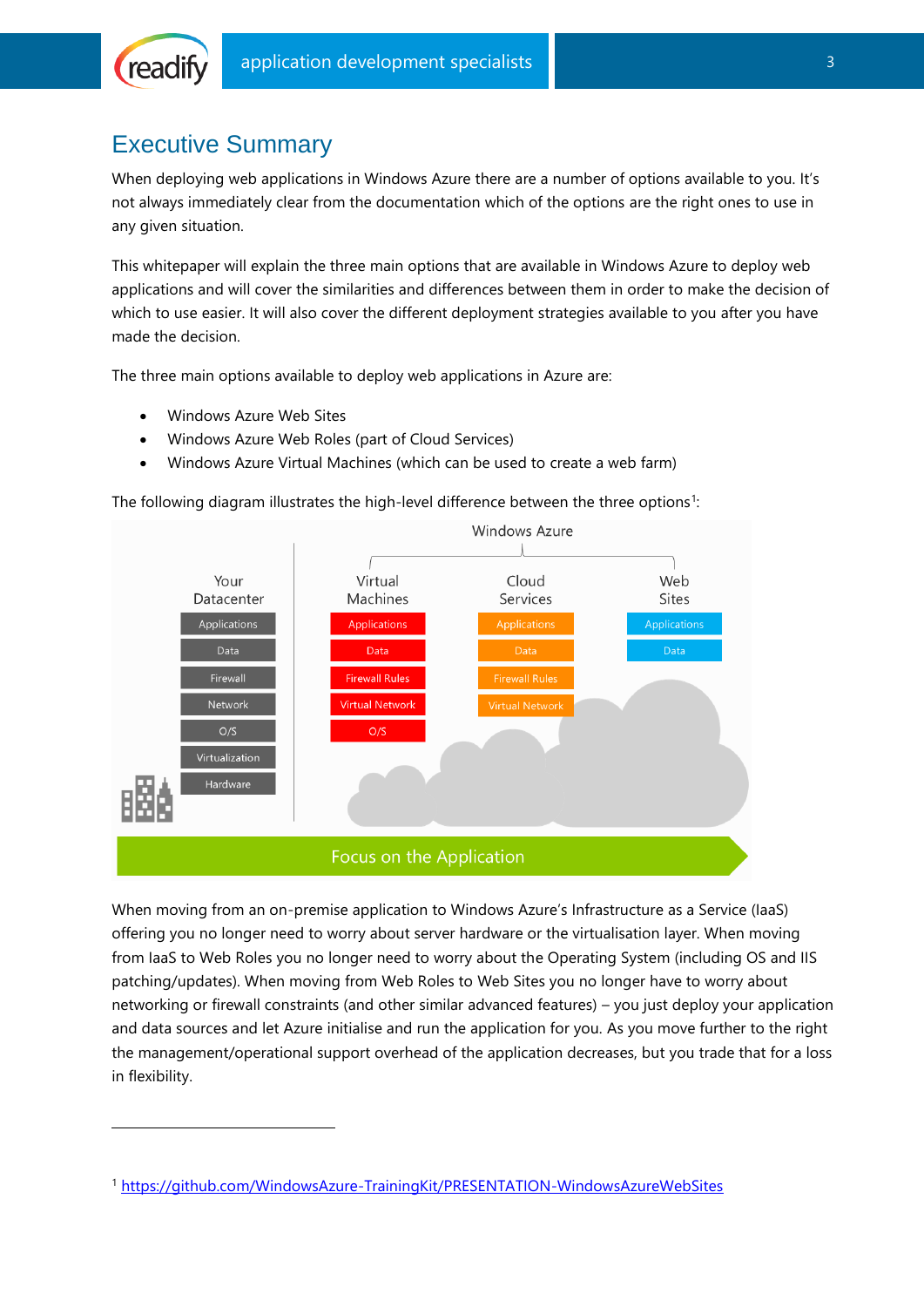

### <span id="page-3-0"></span>What are Windows Azure Web Sites?

Windows Azure Web Sites is the simplest and easiest way to deploy web applications in Azure; you can quickly provision a free site, deploy to it almost instantly using a number of different languages and deployment options, quickly and seamlessly configure diagnostics and monitoring and easily scale your site up and out as your application usage and computation complexity grows. All of this functionality is completely driven by user friendly interfaces in the Azure Management Portal that you can log into to administer your Azure applications – you don't need to edit XML configuration files or deploy code to leverage any of this functionality.



# start simple

-

code smart

## go live

start free, scale up and out as you go

Multiple platforms and SDKs, develop on Windows, OSX or Linux

deploy live in seconds, easily monitor performance, rapidly diagnose and fix issues

Web Sites allows you to deploy classic ASP, ASP.NET, python, PHP and nodeJS applications out of the box (as well as any language that can be driven from a FastCGI handler). There is also a gallery of open source applications that you can install into a Windows Azure Web Site in a single click ranging from CMS apps like DotNetNuke, Drupal, Umbraco and WordPress to forum apps like phpBB to wiki apps like MediaWiki.

Web Sites is actually implemented on top of the Cloud Services platform and is a good example of how Microsoft is dogfooding their Azure platform internally $34$ . Web Sites has three tiers available to use:

- Free, which is multi-tenanted and has daily quotas
- Shared, which increases the quotas
- Standard, which allows for the deployment of dedicated VMs with no quotas

To see pricing and quota details of the different tiers consult the Azure website at: [http://www.windowsazure.com/en-us/pricing/details/web-sites/.](http://www.windowsazure.com/en-us/pricing/details/web-sites/)

 $\overline{\phantom{0}}$ 

<sup>&</sup>lt;sup>2</sup> <https://github.com/WindowsAzure-TrainingKit/PRESENTATION-WindowsAzureWebSites>

<sup>3</sup> <http://msdn.microsoft.com/en-us/magazine/jj883953.aspx>

<sup>4</sup> <http://channel9.msdn.com/Events/TechEd/NorthAmerica/2013/WAD-B329/>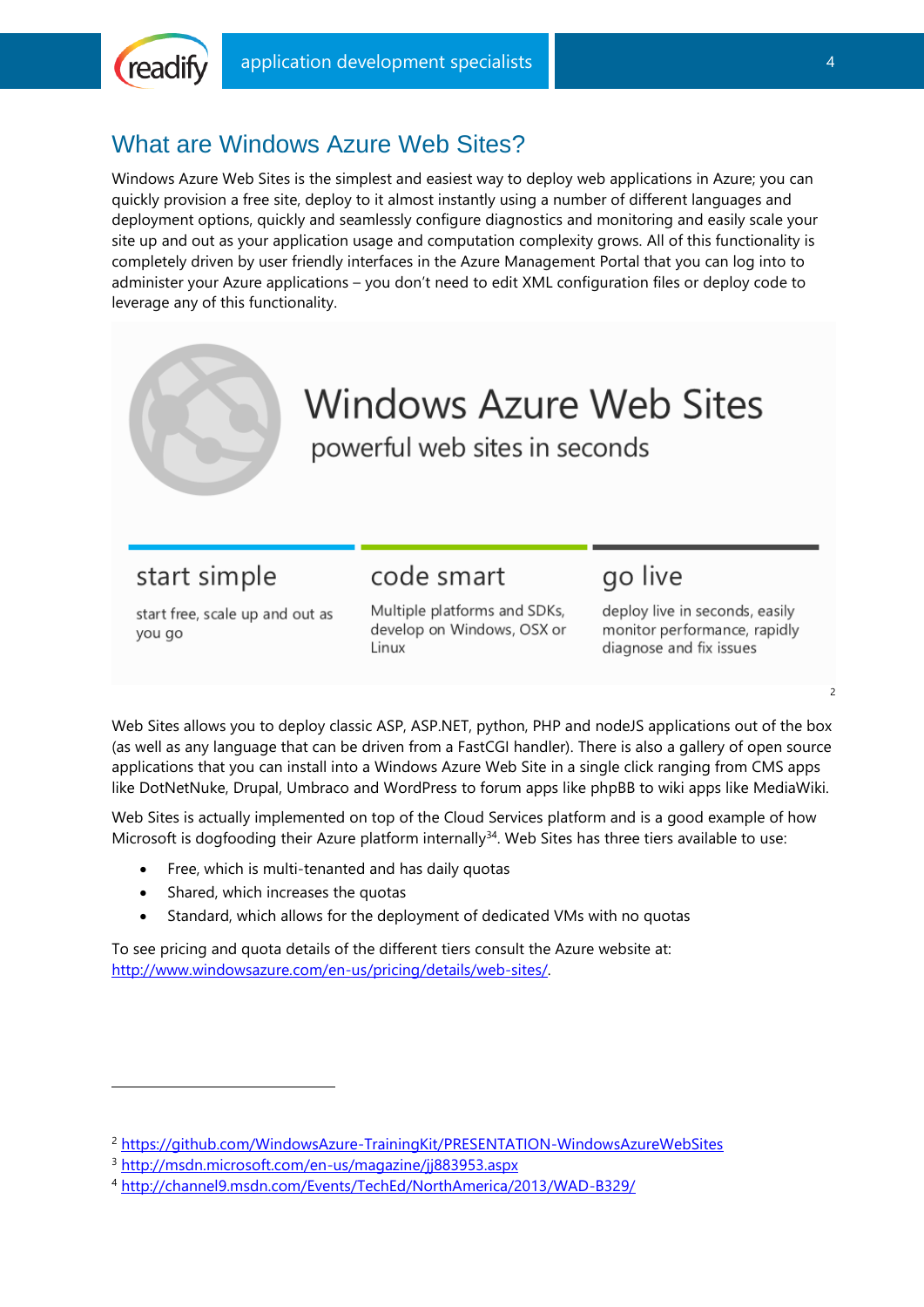

### <span id="page-4-0"></span>What are Windows Azure Web Roles?

Windows Azure Cloud Services is a Platform as a Service offering that consists of two types of machines:

- Web Roles: A virtual machine with IIS configured and the ability to run tasks in the background
- Worker Roles: A virtual machine without IIS configured that can run tasks in the background

Both roles allow you to configure (via API calls, XML configuration and / or portal UI interaction):

- IIS sites
- Load balancer
- Firewalled ports
- VM sizes
- Number of instances
- **•** Certificates
- Diagnostics

 $\overline{a}$ 

- Remote Desktop
- File system mounts (into Blob storage)
- Caching nodes (In-Role cache)
- Virtual Network endpoints

Cloud Services are packaged along with their configuration by a Visual Studio integrated SDK and you can combine multiple roles into a single deployment. Each deployment will have a separate Visual Studio project associated with it that defines the make-up of the deployment (e.g. web role implemented by web project X, worker role implemented by class library Y as well as configuration files for both web and worker role).

Cloud Services was one of the first components released in Windows Azure and is quite a mature platform. The information that is available about its architecture is slightly out of date<sup>5</sup>, but is mostly correct since there hasn't been many changes to Cloud Services in the last few years.

There are a number of sizes of machine available for Cloud Services that allow you to tweak the performance you get (and by association the cost) based on your application requirements; this ranges from Extra Small instances with a shared CPU core and 768MB of RAM through to heavy-workload machines like the A7 size with 8 dedicated CPU cores and 56GB of RAM. For latest pricing details and size specifications consult the Azure website at [http://www.windowsazure.com/en-us/pricing/details/cloud](http://www.windowsazure.com/en-us/pricing/details/cloud-services/)[services/.](http://www.windowsazure.com/en-us/pricing/details/cloud-services/)

<sup>5</sup> <http://blogs.msdn.com/b/kwill/archive/2011/05/05/windows-azure-role-architecture.aspx>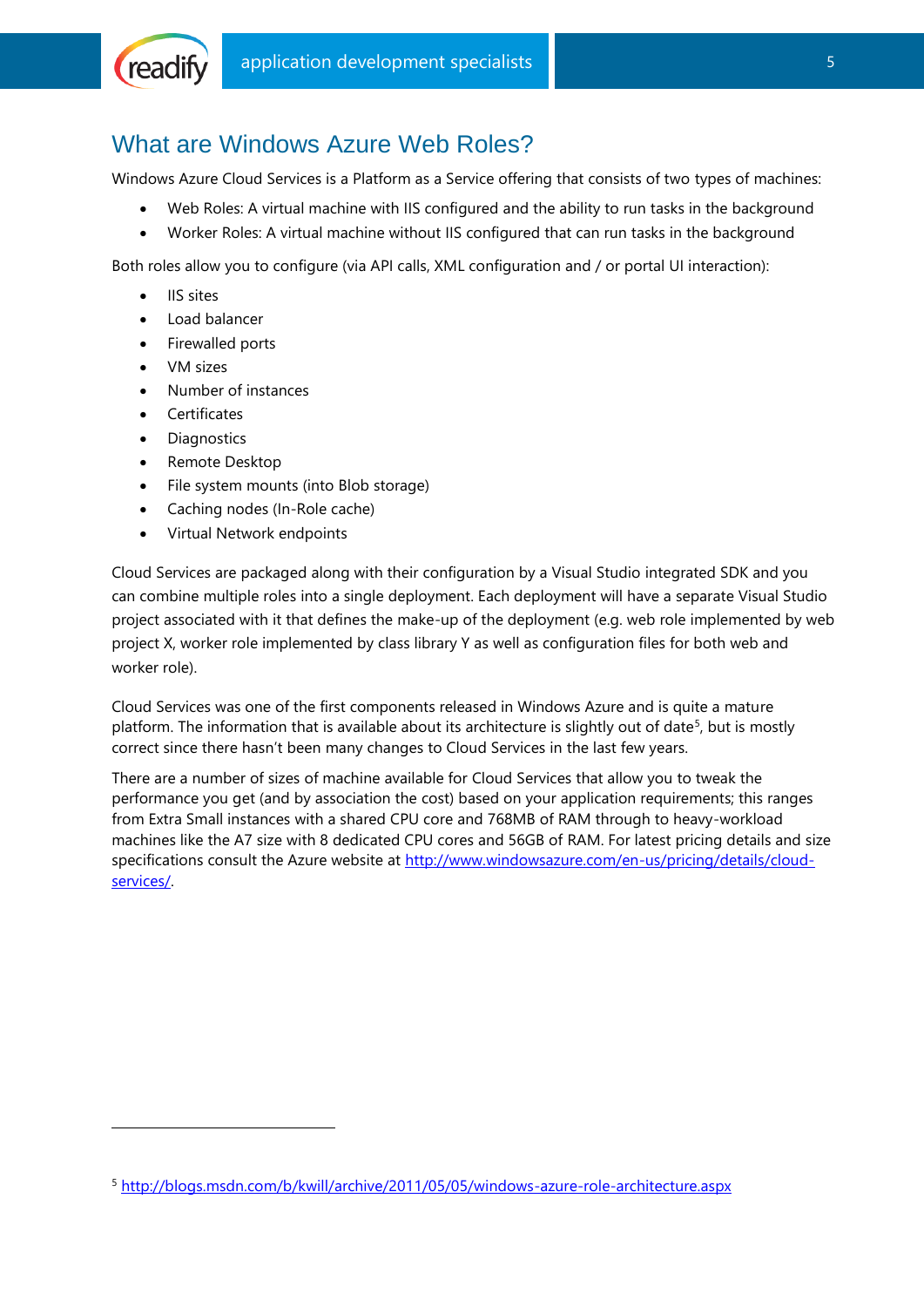# <span id="page-5-0"></span>What are Windows Azure Virtual Machines?

Windows Azure Virtual Machines allows you to provision VMs with persistent virtual hard drives (VHDs) and you have full control over everything on that VM from the operating system and associated patching and updating through to the applications and software you deploy on the VM. Both Windows and Linux VMs are supported and while you can use any VHD you want<sup>67</sup> there are also a number of pre-created images you can use to get up and running quickly, including (as at January 2014):

- Windows Server 2008/2012
- SharePoint 2013

(readify

- SQL Server 2014/2012/2008
- BizTalk Server 2013
- openSUSE 13
- SUSE Linux Enterprise 11
- Ubuntu 12/13/14
- CentOS 6 (OpenLogic)
- Oracle Linux 6.4
- Oracle Database 12
- Oracle Web Logic 12
- Visual Studio 2013
- $\bullet$  JDK 6/7

You can use PowerShell Remoting / SSH to completely programmatically manage your Windows/Linux VMs remotely and you can use the Windows Azure API to programmatically provision the VMs in the first place. This gives you ultimate flexibility and means you can do practically anything you want using them.

If you are provisioning Windows VMs then it's definitely worth looking at Boxstarter<sup>8</sup>, which has first class support for Windows Azure Virtual Machines<sup>9</sup>.

The VM size options are similar to Cloud Services with the pricing being similar (slightly expensive, as at August 2013) too. For the latest pricing details and size specifications consult the Azure website at [http://www.windowsazure.com/en-us/pricing/details/virtual-machines/.](http://www.windowsazure.com/en-us/pricing/details/virtual-machines/)

Using Windows Azure Virtual Machines you can set up a web farm to host your web applications in the same way that you would for an on-premise solution.

 $\overline{a}$ 

<sup>6</sup> <http://www.windowsazure.com/en-us/manage/windows/common-tasks/upload-a-vhd/>

<sup>7</sup> <http://www.windowsazure.com/en-us/manage/linux/common-tasks/upload-a-vhd/>

<sup>8</sup> http://boxstarter.org/

<sup>9</sup> http://www.mattwrock.com/post/2014/01/21/Released-Boxstarter-23-Windows-Azure-integration.aspx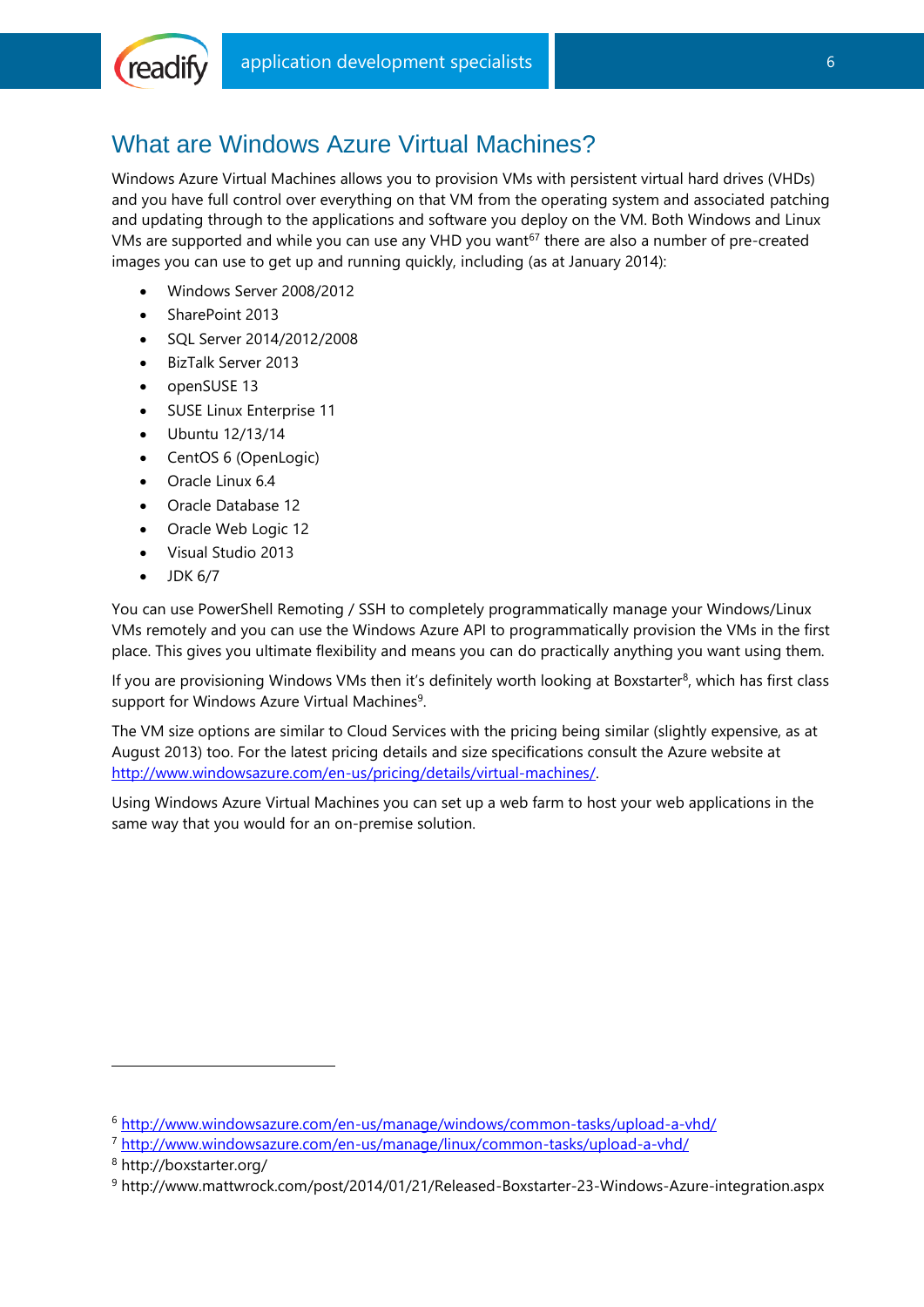

# <span id="page-6-0"></span>Advantages and Disadvantages of Azure Web Sites

#### <span id="page-6-1"></span>Advantages compared to Web Roles and Virtual Machines

There are a number of out-of-the-box features that are possible in Web Roles and Virtual Machines, but that are much more easily/quickly accomplished in Web Sites:

- Near-instant Git, TFS, FTP, Web Deploy and Dropbox deployments
- One-click roll-backs
- Multiple websites on a single farm (unlike Web Roles by default)
- Simpler VS solution (no extra project like in Web Roles)
- Multiple programming languages supported (e.g. Python, nodeJS etc.)
- Scheduling continuous or periodic background jobs in a number of languages (Web jobs)
- Always On Support (keeping your application pool constantly warm)

There are also a number of core advantages that are unique to Web Sites:

- Fast (read: seconds) provisioning and scaling of new nodes in the web farm
- One-click blogs and CMSs
- No effort monitoring and diagnostics
- Deploy time config changes
- A-record DNS support (aka naked domains without "www")
- Memory dumps via REST API
- One-click install of New Relic monitoring
- Free SSL (if using azurewebsites.net subdomain)
- Shared file system across all instances allowing you to deploy apps like Umbraco
- Staging environment with custom DNS name (Web Roles has <guid>.cloudapp.net)
- Automatic by-the-minute diagnostics data on the Windows Azure portal dashboard
- You are eligible for the SLA with only one instance

#### <span id="page-6-2"></span>Disadvantages compared to Web Roles and Virtual Machines

- You can't use ports other than 80/443
- You can't remote desktop into your VM
- You can't get network isolation
- You can't execute arbitrary start up scripts
- You can't use elevated privileges
- You can't mount from blob storage
- You have limited IIS configuration
- You have slightly limited autoscaling capabilities
- You don't have the XS, XL, A6 and A7 VM sizes
- Custom domain SSL costs extra
- No ability to upload custom certificates
- You still get charged when your website is stopped
- Not currently available in all sub-regions
- You can't use traffic manager to improve performance, availability and resiliency of your application across multiple geographic regions
- The SLA is slightly lower (99.9%) than Web Roles and Virtual Machines with 2 instances (99.95%)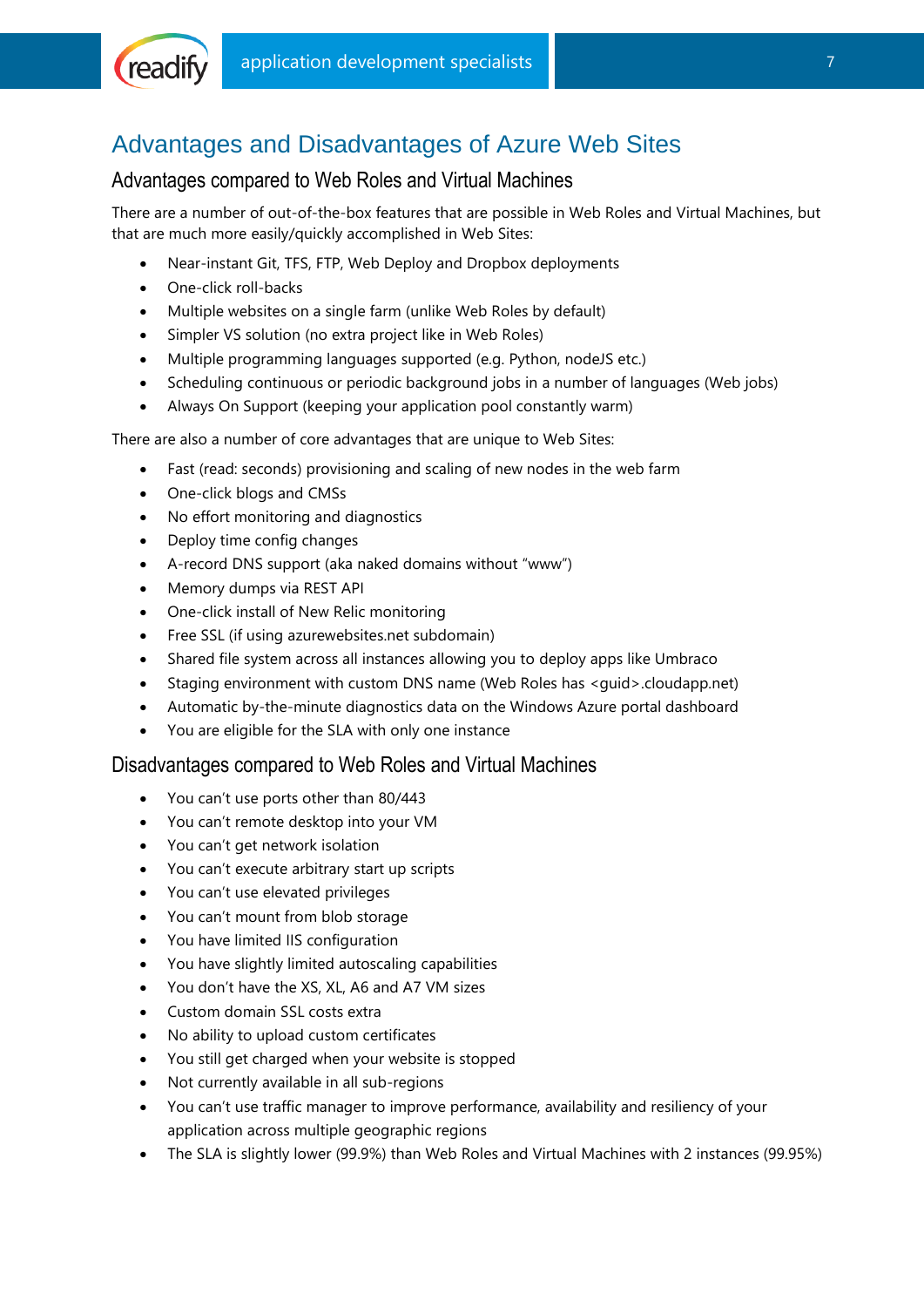

### <span id="page-7-0"></span>Advantages and Disadvantages of Azure Web Roles

#### <span id="page-7-1"></span>Advantages compared to Web Sites and Virtual Machines

- Flexible diagnostics capabilities
- Complex autoscaling capabilities
- Huge scale (100s of VMs or more)
- Complex configuration via XML
- Affinity Groups to improve performance
- Upgrade/Fault domains
- You can host files in the CDN from the website itself

#### <span id="page-7-2"></span>Disadvantages compared to Web Sites and Virtual Machines

- Even though the speed has improved over time, out of the box deployments for Cloud Services are still very slow compared to Web Sites (8+ minutes)
- The Visual Studio solution is more complex because you need to have an extra "Cloud" project
- The Cloud Configuration files that come with Cloud Services can cause confusion since it provides two ways to configure your application: web.config and the cloud configuration. Cloud configuration is relatively easy to change at runtime, which avoids a long deployment time to change the config, but potentially results in losing track of configuration information that would otherwise be modified in source control before deploying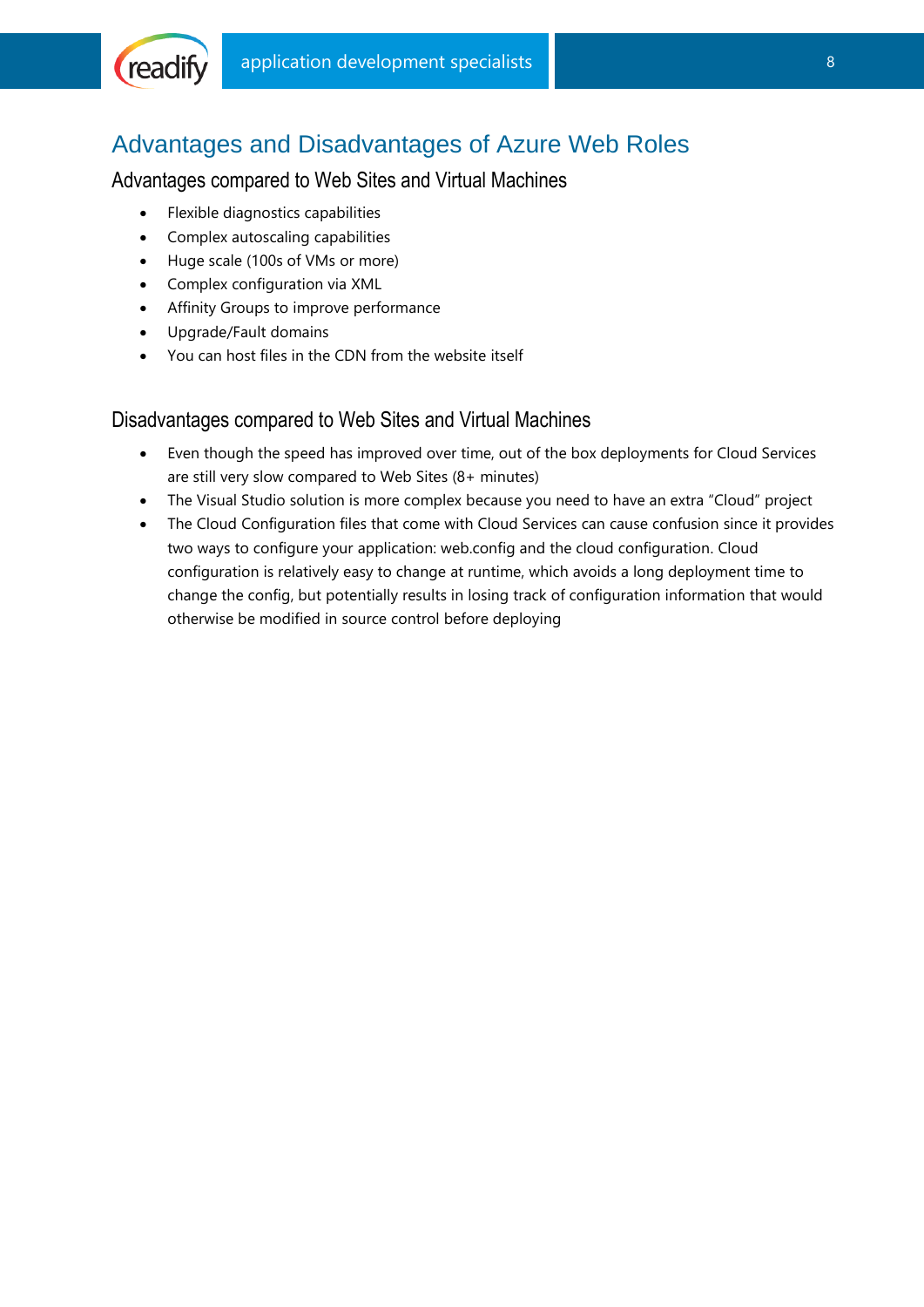

## <span id="page-8-0"></span>Advantages and Disadvantages of Virtual Machines

#### <span id="page-8-1"></span>Advantages compared to Web Sites and Web Roles

- Complete flexibility/control
- Easy to deploy legacy applications without needing to re-architect
- Ability to configure IP address ACLs at a load balancer endpoint level (however you can configure at an IIS level in Web Sites / Web Roles and Windows level in Web Roles)

#### <span id="page-8-2"></span>Disadvantages compared to Web Sites and Web Roles

- Scaling the web farm is difficult and requires a lot of custom script development
- There is no out of the box auto-scaling solution
- You need to have operational staff that can manage the Operating System and Web Server and ensure appropriate patching/updating etc.
- No in-built support for debugging your applications from Visual Studio (although you can use the usual techniques for debugging remote machines)
- No built-in support for performing a quick staging <-> production type deployment (with ability to quickly rollback; see VIP swap for Web Roles and staging support for Web Sites)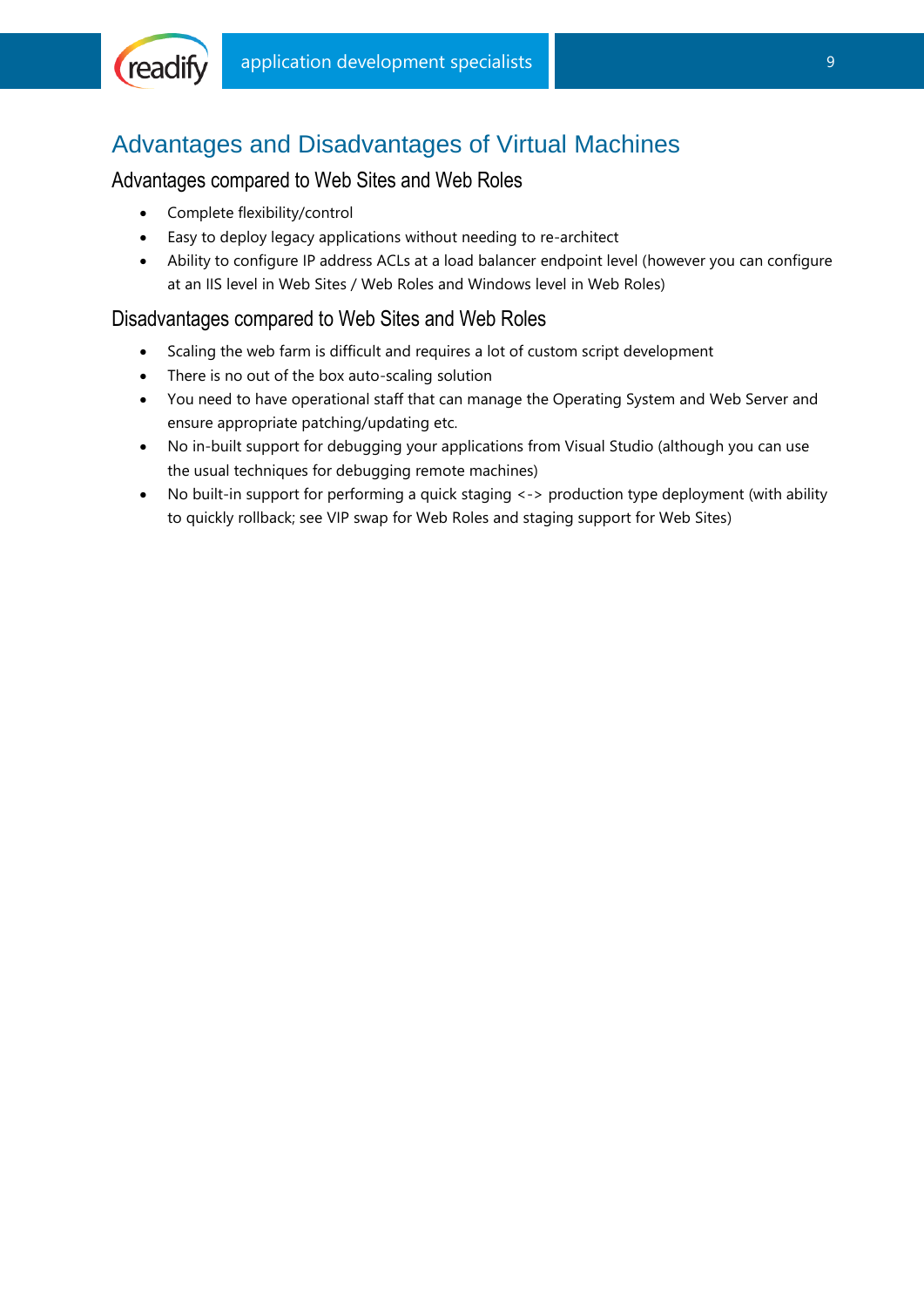

# <span id="page-9-0"></span>**Deployment**

#### <span id="page-9-1"></span>Web Sites

One of the biggest advantages with Windows Azure Web Sites is the ease with which you can deploy your applications out of the box. There are a range of different deployment options available to you, including:

- FTP
- Web Deploy
- TFS
	- o Team Foundation Service
	- o CodePlex
- Mercurial
	- o Publicly accessible Hg repository
	- o Bitbucket (public or private)
	- o CodePlex (public or private)
- Git
	- o Hosted Git repository
	- o Publicly accessible Git repository
	- o GitHub (public or private)
	- o Bitbucket (public or private)
	- o CodePlex

#### <span id="page-9-2"></span>Web Roles

-

When deploying Web Roles you have three main options after creating your deployment package (using Visual Studio or MSBuild) – you can manually upload the package via the Windows Azure Portal, upload the package using Visual Studio or you can programmatically deploy the package using the API (by making the HTTP calls directly<sup>10</sup>, using the PowerShell commandlets<sup>11</sup> or using the Management API dlls from  $NuGet^{12}$ ).

When deploying a Cloud Services deployment you will need to wait anywhere from 8 to 12 minutes depending on the complexity of your application. If you want to practice regular deployments then this is a prohibitively large amount of time to wait (particularly when compared to the near instant deployment you get out of the box with Web Sites).

Rather than tying Web Role provisioning to your application deployment you can instead treat the Web Roles as infrastructure and provision a load-balanced web farm that you are able to deploy your applications to in a similar way you treat the Azure Web Sites service. This can be tricky with the way Web Roles function (when they recycle or restart all state on the VM is lost), but there are some libraries that exist to allow you to create web farms using Web Roles:

The AzureWebFarm library which creates a persistent, web-deploy enabled web farm and includes a background worker execution model:<https://github.com/MRCollective/AzureWebFarm>

<sup>10</sup> <http://msdn.microsoft.com/en-us/library/windowsazure/ee460799.aspx>

<sup>11</sup> <http://msdn.microsoft.com/en-us/library/windowsazure/jj156055.aspx>

<sup>12</sup> <http://www.bradygaster.com/post/getting-started-with-the-windows-azure-management-libraries>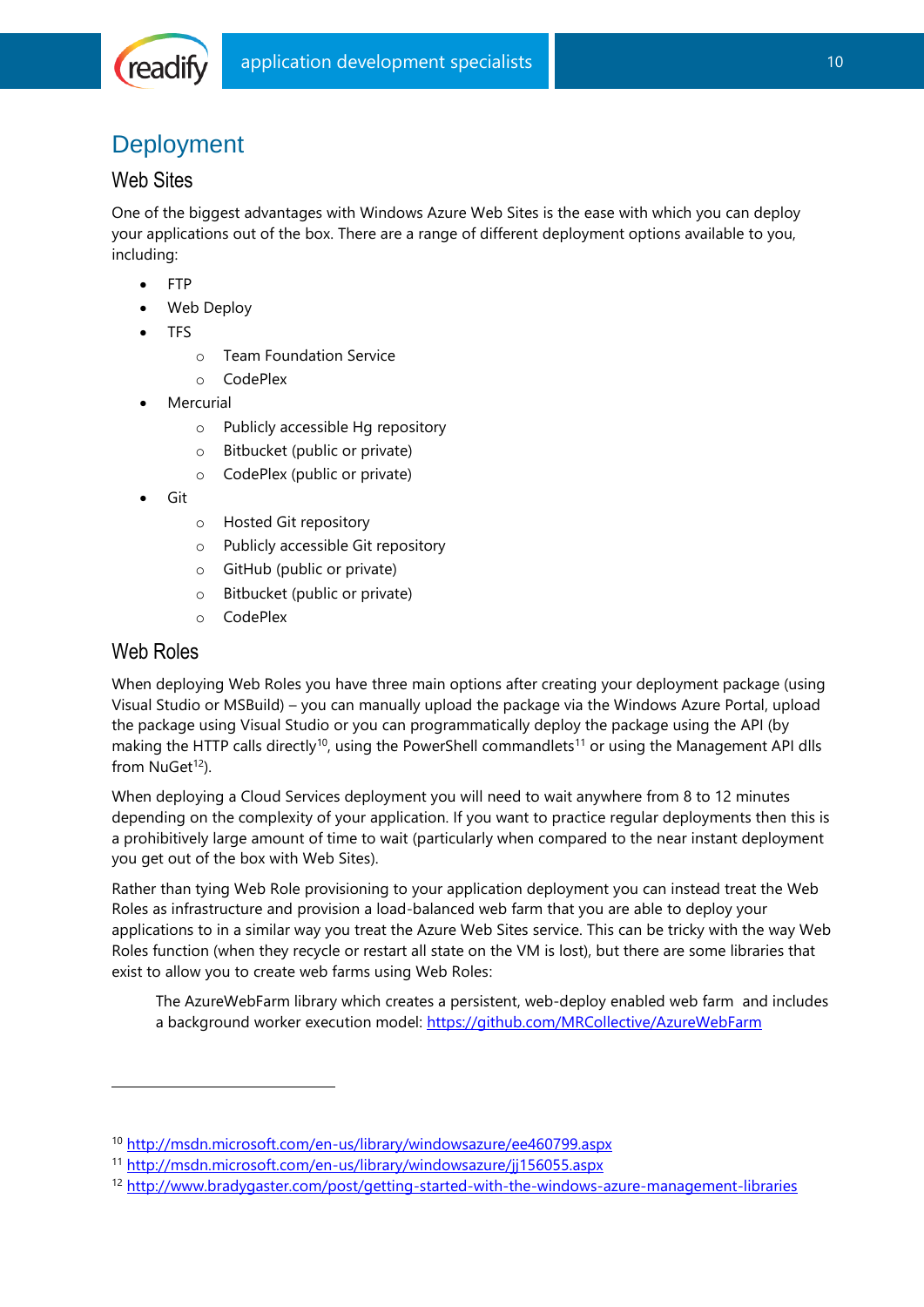

The AzureWebFarm.OctopusDeploy library which creates a web farm that can be connected to an OctopusDeploy server to manage deployments of web sites or windows services: <https://github.com/MRCollective/AzureWebFarm.OctopusDeploy>

#### <span id="page-10-0"></span>Virtual Machines

When using a web farm constructed using Virtual Machines your deployment options are really no different to an on-premise web farm. The following are the most obvious deployment strategies for .NET applications:

- Manual deployment not really a feasible option; **not recommended**, but always an option
- Shared drive create a network share across your farm and deploy to the master node **not recommended** because it's not as scalable
- Web Deploy to each server individually **not recommended** because of the change of an inconsistent deployment and it's not scalable
- IIS Web Farm Framework it hasn't yet been updated to work with IIS 8 and WebDeploy 3 and there is no documentation about setting it up in Azure, but it should be no different than setting it up on-premise; will require an extra VM to act as a control server
- Use Windows Azure Pack to get an Azure Web Sites like experience
- Web Deploy to one server using MsDeploy and use DSFR syncing across the farm to keep all nodes up to date – requires all servers in the farm to be added to an Active Directory forest
- OctopusDeploy will require an extra VM to act as a central server; **this is the most recommended solution**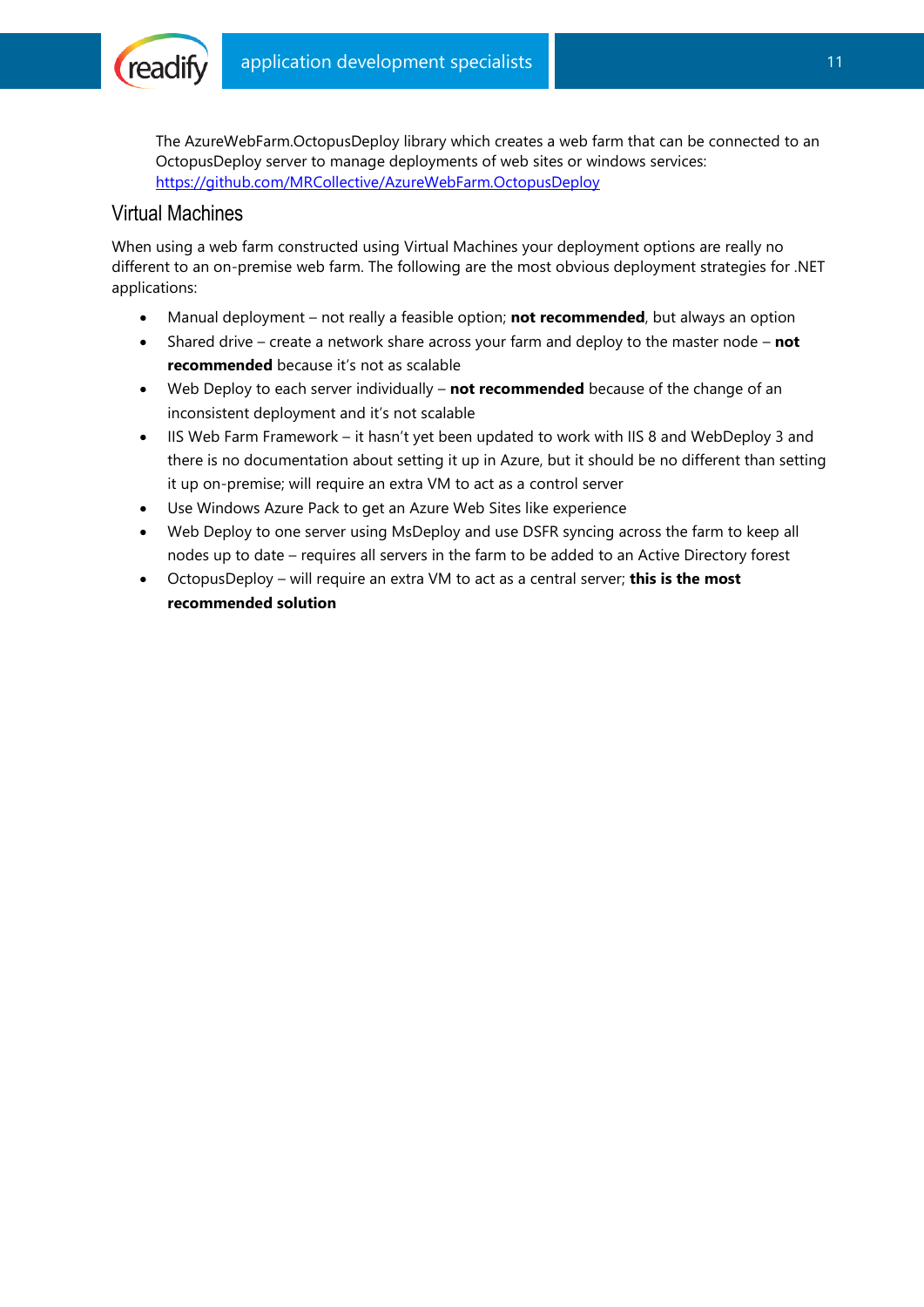

### <span id="page-11-0"></span>**Conclusion**

If you are running existing enterprise server applications in Azure such as SQL Server, SharePoint Server or Active Directory then you don't have any choice other than using Virtual Machines. Similarly, when deploying legacy web applications that aren't compatible with Web Sites or Web Roles and you aren't in a position to re-architect them then Virtual Machines are your only option. The same thing applies if you have a Linux web application or want to have full control over the operating system (and have the operational staff available that can maintain the servers).

Otherwise, if you have an application that needs In-role cache nodes, CDN on files stored in the website (rather than just blob storage), large amounts of memory, extreme scale, network isolation, georedundancy or scaling, deployment to SE Asia for latency reasons or requires RDP, elevated permissions advanced IIS configuration, complex diagnostics or cost-effectiveness for sometimes-on scenarios then Web Roles are your best choice.

In most other scenarios Web Sites is the best choice since it's the simplest option and is fully-managed. The Web Sites platform is being constantly innovated on with new features surfacing almost every month – Microsoft are investing a lot of resources into making sure it's a state of the art platform. If your application grows in complexity over time and needs to migrate from Web Sites to Web Roles or Web Roles to Virtual Machines this is a relatively easy process so you should be able to start with the simplest option initially (Web Sites) with confidence you can change later if required.

Another way to think of the three options are:

- Virtual Machines are the Infrastructure-as-a-Service (IaaS) offering in Azure
- Web Roles are the Platform-as-a-Service (PaaS) offering in Azure
- Web Sites are akin to the traditional shared hosting option that have been available for years

(except on steroids)